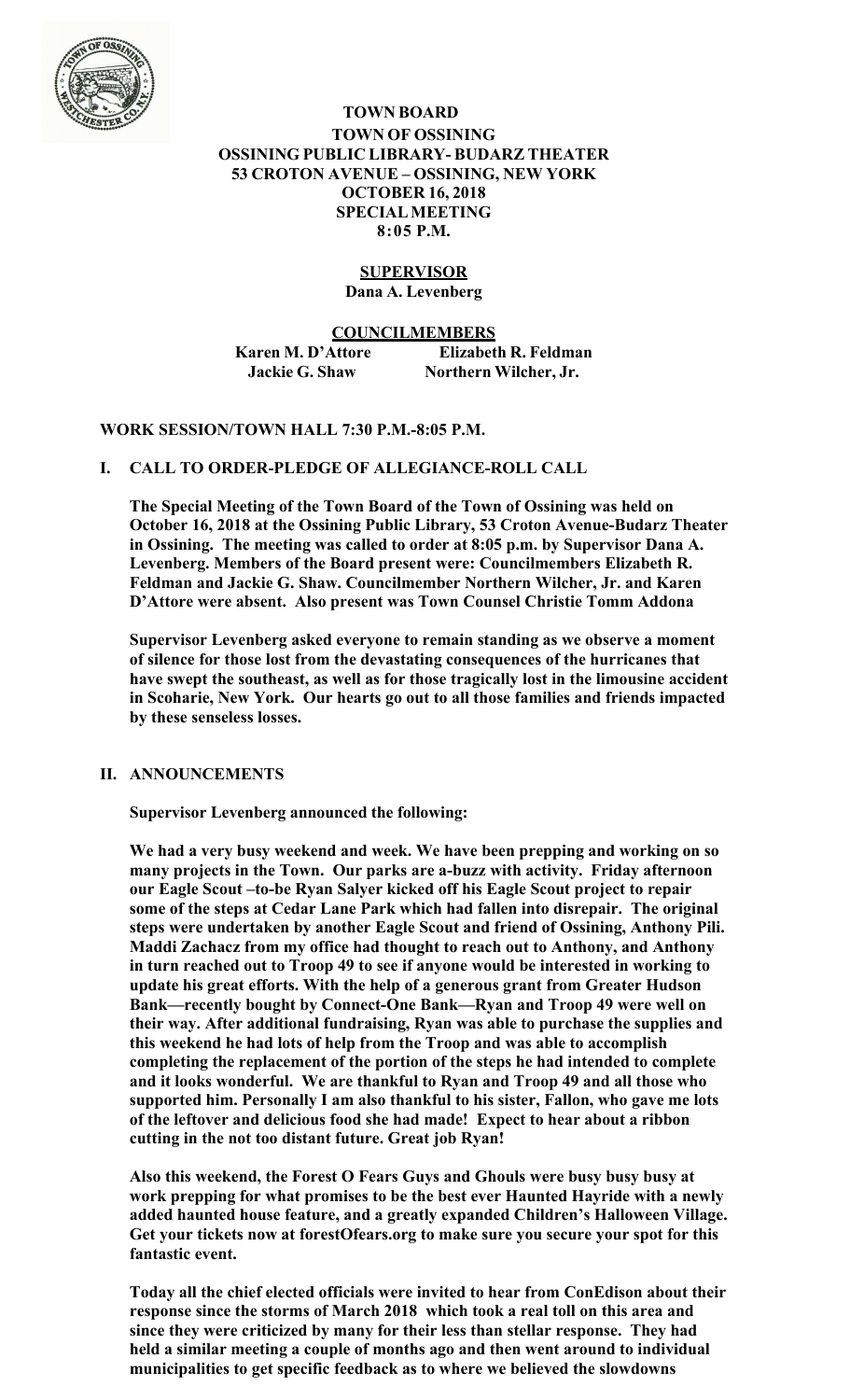**occurred or communications failed to work well, and they solicited our suggestions for improvements. They have made a number of upgrades and set goals for others or are in process of improving. This includes increased training for their crews and plans to more effectively and efficiently obtain back up crews faster who can hit the ground running; hardening efforts to improve the strength of their physical lines by lowering them on the poles; strategies to make sure they have availability of many more bucket trucks; new software that can track crews coming from other places so they know real time estimates of when they will arrive for training and work; a tree program targeting increased opportunities for education and a pilot program to evaluate the cost/benefit of taking down compromised trees on personal property; gathering lists from munis to identify access roads to critical facilities; upgrading their information technology to get more accurate information more quickly into the hands of their customers; and strengthening their municipal liaison program to give more tools to those from con ed who have been deployed to work with our emergency operations teams so we can all be more effective. We are hopeful these efforts will indeed make a difference in the next major weather event or large outage, which we also hope is a long long way away.** 

**A reminder that voter registrations were due in last Friday, but there is still time to get your absentee ballot application in. You have until October 30th to mail it into the Westchester county Board of Elections, but you can walk it in up until the day before the election. We do have some applications in the office, but you can also download one from the Westchester County Board of Elections website.** 

**Project Forward, the Town's information gathering campaign to assess everyone's interest in options to make town government operate more efficiently, went out in the mail a couple of weeks ago. We are hoping to get a big response to the survey seeking public opinion on these important ideas. Please do take the time to respond as soon as you can. We have set Oct 22nd as our deadline. Feel free to share with your friends and family who may have overlooked it. You can find the survey on line at projectforwardtoo.com** 

**We have kicked off our internal meetings for the 2019 Town Budget and are determined to keep the budget under the tax cap. Many of you received a check in the mail recently from the State. You only get this check if your schools and municipal budgets stay within the cap. We are determined to do all we can to help our taxpayers while also continuing to provide outstanding services and facilities. It is always a balancing act, but we are doing our best to save wherever we can, and only spend responsibly. We will be presenting the Supervisor's Budget on**  November 20<sup>th</sup>, but will be available online on October 30<sup>th</sup>. Our Public Hearing on **the budget is scheduled for November27th. Please do take the opportunity to share with us any suggestions you may have within this time frame.** 

**Councilmember Feldman and Supervisor Levenberg announced that the Fireman's inspection will take place on Saturday, October 20th and begins at 7:00 p.m.** 

## **III. BOARD RESOLUTIONS**

## **A. Resignation: Town Planning Board**

**Councilmember Shaw moved and it was seconded by Councilmember Feldman that the following be approved:** 

**Resolved, that the Town Board of the Town of Ossining hereby accepts, with regret, the resignation of Town Planning Board member Marc Hoeflich, effective October 8th, 2018.** 

 **Motion Carried: Unanimously** 

**B. Temporary Beer/Wine/Cider Permit for Haunted Hayride, October 26th and October 27th, 2018**

**Councilmember Feldman moved and it was seconded by Councilmember Shaw that the following be approved:**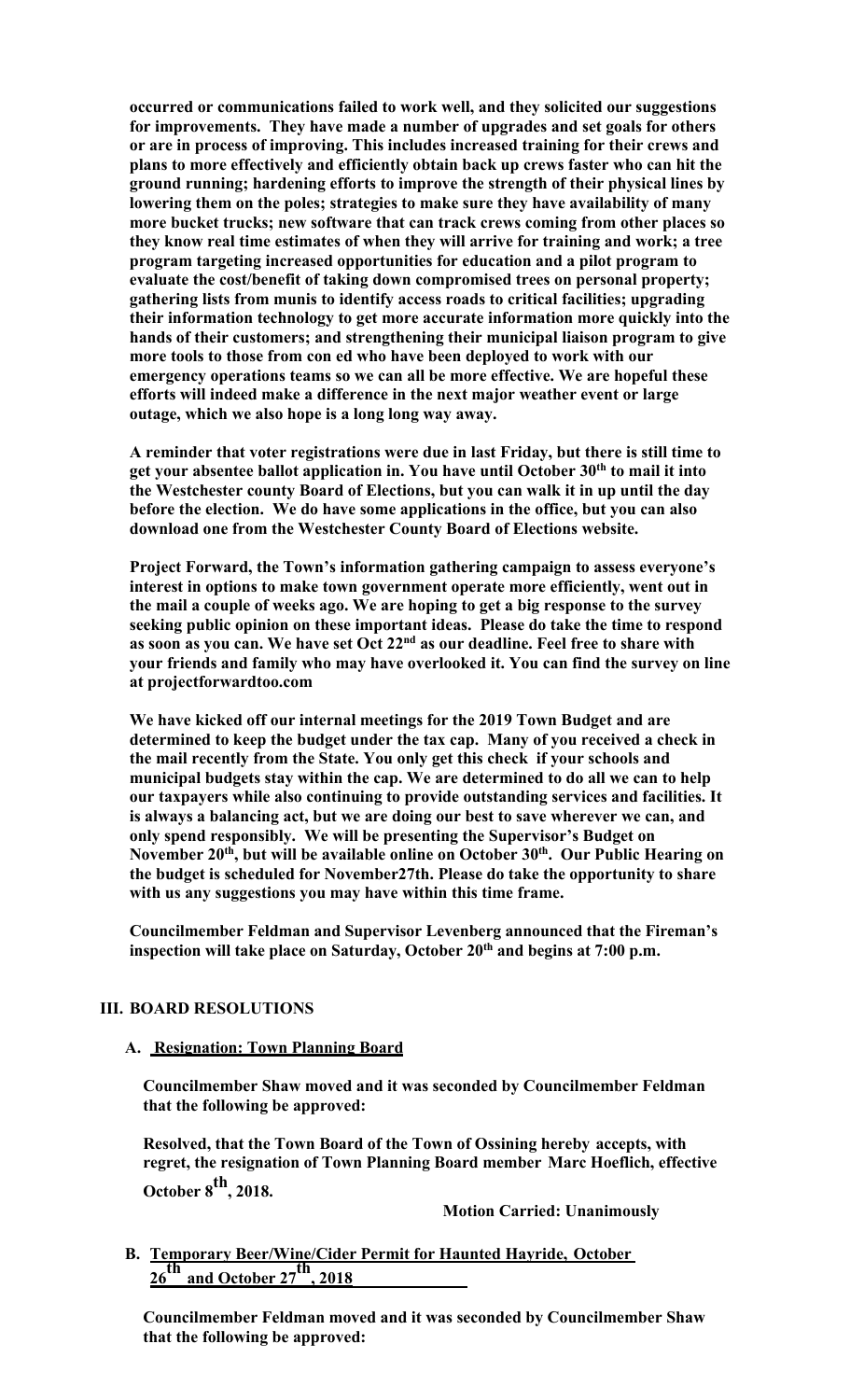**Resolved that the Town Board of the Town of Ossining hereby authorizes the Supervisor to sign the Landlord Authorization Form for the New York State Liquor Authority for a Temporary Beer/Wine/Cider license for Six Degrees of Separation Brewery, Ossining, NY, who is in the process of filing an application to sell beer at the Forest o' Fears Haunted Hayride in Cedar Lane Park on Friday, October 26th and Saturday, October 27th, 2018; and** 

**Be it further Resolved, that the applicant will provide proof of insurance and a letter of indemnity to the Town in a form acceptable to Counsel to the Town.** 

 **Motion Carried: Unanimously**

### **C.Adoption of Sexual Harassment Policy Update**

**Councilmember Feldman moved and it was seconded by Councilmember Shaw that the following be approved:** 

**Whereas, the Town of Ossining has had a Sexual Harassment Prevention policy in effect for many years, and has also administered training in accordance with that policy on an annual basis; and**

**Whereas, the State of New York has recently passed legislation requiring mandatory additions to this policy for all municipalities effective October 9th, 2018 and corresponding training to take place by October 9th, 2019;**

**Therefore be it Resolved, that the Town Board of the Town of Ossining hereby adopts, retroactive to October 9th, 2018, the "Model Sexual Harassment Policy for Municipalities" as provided by labor counsel to the Town and in accordance with the guidance provided by the New York State Division of Human Rights.** 

 **Motion Carried: Unanimously**

#### **D. Contract- Sustainable Westchester ReCollect Software**

**Councilmember Feldman moved and it was seconded by Councilmember Shaw that the following be approved:** 

**Resolved, that the Town Board of the Town of Ossining hereby authorizes the Supervisor to sign an agreement with Sustainable Westchester, 55 Maple Avenue, Mt. Kisco NY, for the provision of ReCollect software to aid with the production and maintenance of refuse and recycling schedules to be used for the Unincorporated Area of the Town of Ossining; and**

**Be it further Resolved, that the contract is for a two-year term beginning in October 2018, and will be billed to the Town at a price not to exceed \$1700 per year for services outlined in the "Service Agreement for Waste & Recycling Communications Platform for the Town of Ossining."** 

 **Motion Carried: Unanimously**

#### **E. Resignation: Town Zoning Board of Appeals**

**Councilmember Feldman moved and it was seconded by Councilmember Shaw that the following be approved:** 

**Resolved, that the Town Board of the Town of Ossining hereby accepts, with regret, the resignation of Town Zoning Board of Appeals member Carolyn Stevens, effective October 16th, 2018.** 

 **Motion Carried: Unanimously**